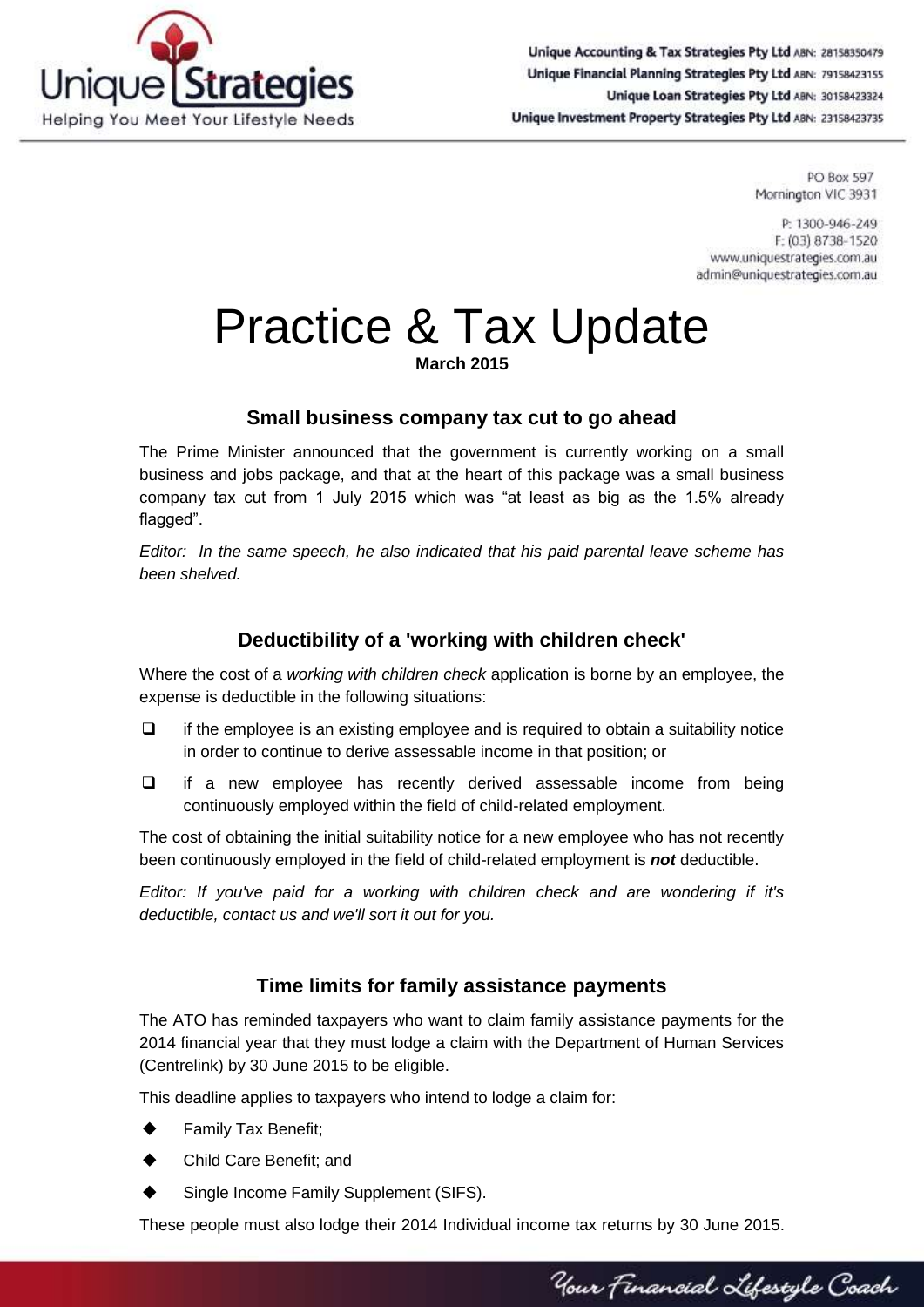to receive their full Family Tax Benefit and SIFS entitlements (whether lump sum payments or payments that have been received throughout the year).

If they do not need to lodge an income tax return for the 2014 financial year, they must notify Centrelink by 30 June 2015.

These are separate requirements, so taxpayers can lodge their claim for family assistance lump sum payments even if their income tax returns have not yet been lodged or finalised.

#### **Tax return deferrals past 30 June** *not* **taken into account by Centrelink**

Any lodgment deferral granted by the ATO for lodgment of the 2014 income tax return does not affect or influence Centrelink's requirements that family assistance customers **must lodge their returns by 30 June 2015**.

## **ATO update regarding**

## **the 'Director Penalty Regime'**

*Editor: The release of this ATO fact sheet follows a number of recent cases involving directors being largely unsuccessful in arguing why penalties under the director penalty regime should not apply to them.*

The ATO has issued a new fact sheet aimed at helping directors (and those that are about to become a director) understand their obligations under the Director Penalty Regime in respect of unpaid and unreported Pay As You Go ('PAYG') and Superannuation Guarantee Charge ('SGC') amounts.

In particular:

- Directors will be personally liable for unpaid PAYG withholding or SGC amounts.
- Director penalties can apply even if an individual is no longer a director of a company, or is a newly-appointed director.
- The ATO is likely to issue a director penalty notice to collect company debts where the company hasn't engaged to resolve outstanding obligations.
- Payment is the only option to remit the penalty if the associated company liability was not reported within three months of the due date (e.g., if an SGC statement was required to be lodged by 28 August, but this had still not been done by 28 November).
- The ATO recommends that address details with the ATO and ASIC are kept up to date to ensure any time-sensitive action can be taken by impacted directors.

### **'Single Touch Payroll' on the horizon**

*Editor: The government announced on 28 December 2014 that they intended to simplify tax and superannuation reporting obligations through 'Single Touch Payroll'.*

Under Single Touch Payroll, employers will be required to electronically report payroll and super information to the ATO when employees are paid, using Standard Business Reporting (SBR) enabled software.

In addition, Single Touch Payroll will streamline tax file number (TFN) declarations and